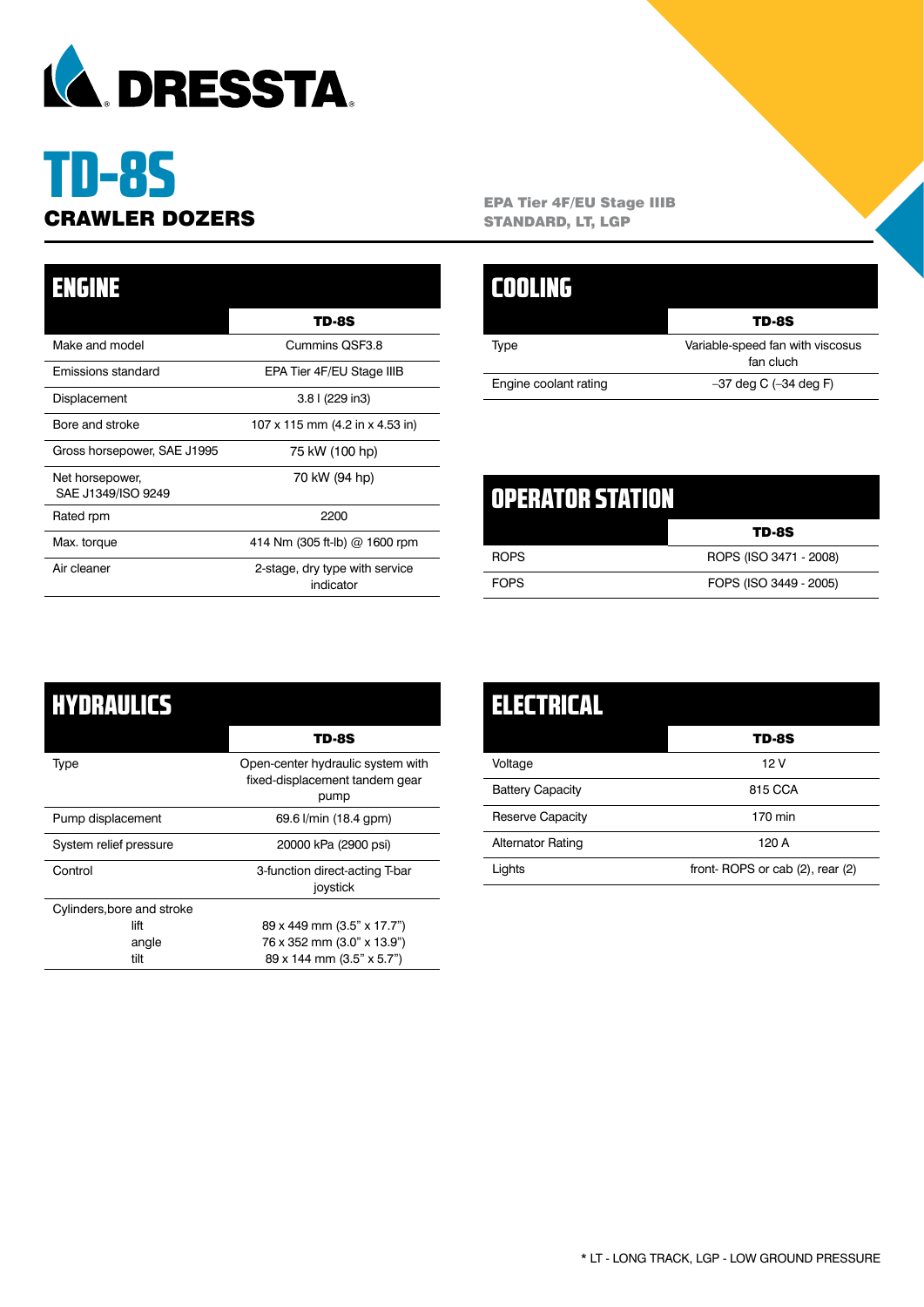# MACHINE DIMENSIONS

|                                        | TD-8S LT                          | <b>TD-8S LGP</b>                 |
|----------------------------------------|-----------------------------------|----------------------------------|
| <b>Blade Type</b>                      | <b>6-WAY</b>                      | 6-WAY                            |
| A Overall Height -Cab ROPS/FOPS        | 2.87 m (9 ft 4 in)                | 2.87 m (9 ft 4 in)               |
| <b>B</b> Grouser height                | 53.6 mm (2.11 in)                 | 53.6 mm (2.11 in)                |
| <b>C</b> Ground clearance              | 367 mm (14.4 in)                  | 367 mm (14.4 in)                 |
| D Overall length, base machine         | 3.08 m (10 ft 1.2 in)             | 3.08 m (10 ft 1.2 in)            |
| <b>E</b> Length with Blade             | 4.36 m (14 ft 3.6 in)             | 4.36 m (14 ft 3.6 in)            |
| <b>E1</b> Length with Blade and Ripper | 5.23 m (17 ft 2 in)               | 5.23 m (17 ft 2 in)              |
| <b>F</b> Blade Lift Height             | $0.82$ m $(32.3)$ in              | $0.82$ m $(32.3)$ in             |
| <b>G</b> Blade Digging Depth           | $0.47$ m (18.5 in)                | $0.47$ m (18.5 in)               |
| H Blade Cutting-Edge Angle, Adjustable | 8 deg (52 to 60 deg)              | 8 deg (52 to 60 deg)             |
| <b>Blade Width</b>                     | 2,733 mm (8 ft 11 in)             | 2,974 mm (9 ft 9 in)             |
| J Blade Height                         | 950 mm (3 ft 2 in)                | 950 mm (3 ft 2 in)               |
| <b>SAE Capacity</b>                    | 1.84 $m^3$ (2.4 yd <sup>3</sup> ) | 2.0 $m^3$ (2.6 yd <sup>3</sup> ) |
| <b>K</b> Blade Angle                   | 25 deg                            | 25 deg                           |
| L Overall Width with Blade Angled      | 2.51 m (8 ft 5in)                 | 2.72 m (9 ft 1 in)               |
| <b>M</b> Blade Tilt                    | $0.33$ m $(13$ in)                | $0.33$ m $(13$ in)               |
| N Track Length on Ground               | 2333 mm (91.7 in)                 | 2333 mm (91.7 in)                |
| <b>O</b> Width Over Track              | 1981 m (6 ft 6 in)                | 2385 mm (7 ft 9.7 in)            |
| <b>P</b> Track Gauge                   | 1575 mm (61 in)                   | 1725 mm (69 in)                  |
|                                        |                                   |                                  |



2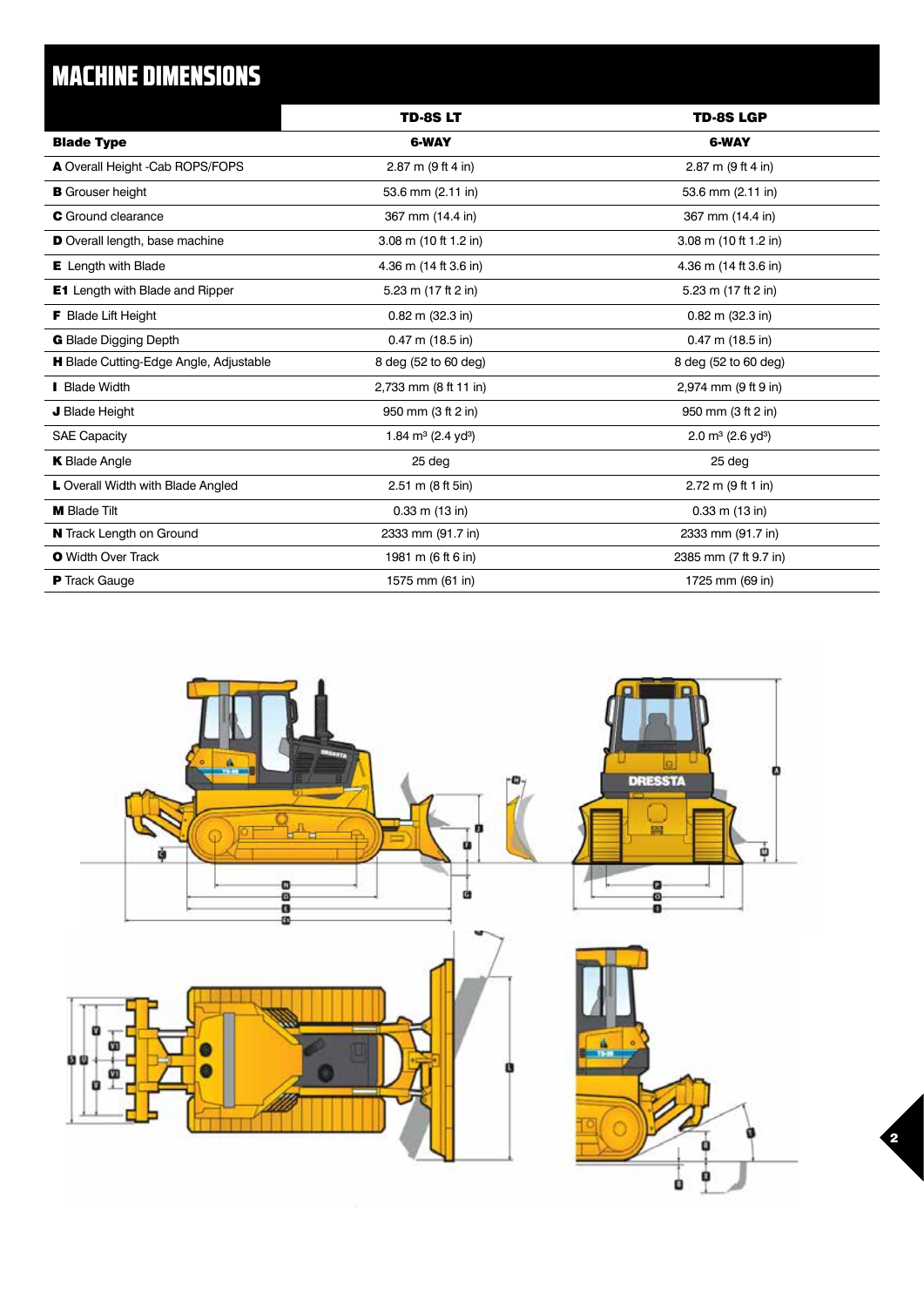# RIPPER

# TD-8S LT / TD-8S LGP

#### Heavy-duty parallelogram 3-shank ripper

| <b>Profitation</b> in profit                  |                                   |  |
|-----------------------------------------------|-----------------------------------|--|
| Weight, complete                              | 510 kg (1120 lb)                  |  |
| Weight of Shank                               | 14 kg (30.9 lb)                   |  |
| Shank positions (vertical)                    | 2                                 |  |
| <b>Q</b> Maximum Penetration                  | 378 mm (14.9 in)                  |  |
| <b>R</b> Maximum Clearance Under Tip          | 396 mm (15.6 in)                  |  |
| <b>S</b> Overall Beam Width                   | 1.57 m (5 ft 2 in)                |  |
| <b>T</b> Slope Angle (full raise)             | 34 deg                            |  |
| <b>U</b> Ripping Width                        | 1510 mm (4 ft 11.5 in)            |  |
| <b>V</b> / <b>V1</b> Spacing Center to Center | 755 mm (30 in) / 343 mm (13.5 in) |  |
|                                               |                                   |  |

| <b>OPERATING WEIGHTS</b>                                                                                                   |                         |                        |
|----------------------------------------------------------------------------------------------------------------------------|-------------------------|------------------------|
|                                                                                                                            | TD-8S LT                | TD-8S LGP              |
| Base Weight (with 6-WAY<br>blade, standard equipment,<br>Cab ROPS/FOPS, full fuel<br>tank, and 79-kg [175 lb]<br>operator) | 10000 kg<br>(220461 lb) | 10300 kg<br>(22707 lb) |
| <b>Optional Components</b>                                                                                                 |                         |                        |
| Ripper w/3 shanks                                                                                                          | 510 kg<br>(1120 lb)     | 510 kg<br>(1120 lb)    |
| <b>Track shoes</b>                                                                                                         |                         |                        |
| 381 mm (15 in)                                                                                                             | - 34 kg (74 lb)         |                        |
| 432 mm (17 in)                                                                                                             | + 77 kg (170 lb)        |                        |
| 610 mm (24 in)                                                                                                             |                         | - 262 kg (577 lb)      |

| <b>SERVICEABILITY</b>      |                                 |                                 |
|----------------------------|---------------------------------|---------------------------------|
|                            | TD-8 LT                         | TD-8 LGP                        |
| <b>Refill capacities</b>   |                                 |                                 |
| <b>Fuel Tank</b>           | 1851<br>$(48 \text{ US gal})$   | 1851<br>(48 US gal)             |
| Cooling System             | 23 I<br>(6 US gal)              | 23 I<br>(6 US gal)              |
| Engine Oil                 | 11 L<br>$(2.7 \text{ US gal})$  | 111<br>$(2.7 \text{ US gal})$   |
| <b>Hydraulic Reservoir</b> | 1161<br>$(30.6 \text{ US gal})$ | 1161<br>$(30.6 \text{ US gal})$ |
| Final Drive, Each Side     | 18.51<br>$(4.8 \text{ US gal})$ | 18.51<br>$(4.8 \text{ US gal})$ |
| AdBlue (DEF)               | 201<br>(5.3 US gal)             | 20 I<br>$(5.3 \text{ US gal})$  |

# UNDERCARRIAGE

l,

|                                 | <b>TD-8SLT</b>                                                                                                                                     | <b>TD-8S LGP</b>                                                                                                                                   |
|---------------------------------|----------------------------------------------------------------------------------------------------------------------------------------------------|----------------------------------------------------------------------------------------------------------------------------------------------------|
| <b>Suspension</b>               | Rigid type                                                                                                                                         | Rigid types                                                                                                                                        |
| <b>Tracks</b>                   | large deep-heat-treated, sealed, and lubricated track<br>links and through-hardened, sealed, and lubricated<br>rollers for maximum wear resistance | large deep-heat-treated, sealed, and lubricated track<br>links and through-hardened, sealed, and lubricated<br>rollers for maximum wear resistance |
| <b>Track Gauge</b>              | 1575 mm (61 in)                                                                                                                                    | 1725 mm (69 in)                                                                                                                                    |
| <b>Track Shoe Width</b>         | 406 mm (16 in)                                                                                                                                     | 660 mm (26 in)                                                                                                                                     |
| Chain                           | Sealed and lubricated                                                                                                                              | Sealed and lubricated                                                                                                                              |
| Shoes, Each Side                | 40                                                                                                                                                 | 40                                                                                                                                                 |
| <b>Track Rollers, Each Side</b> | $\overline{7}$                                                                                                                                     | $\overline{7}$                                                                                                                                     |
| Track Length on Ground          | 2333 mm (91.7 in)                                                                                                                                  | 2333 mm (91.7 in)                                                                                                                                  |
| <b>Ground Contact Area</b>      | 18943 cm <sup>2</sup> (2936 in <sup>2</sup> )                                                                                                      | 30795 cm <sup>2</sup> (4773 in <sup>2</sup> )                                                                                                      |
| <b>Ground Pressure</b>          | 51 kPa (7.4 psi)                                                                                                                                   | 33 kPa (4.7 psi)                                                                                                                                   |
| <b>Track Pitch</b>              | 165 mm (6.5 in)                                                                                                                                    | 165 mm (6.5 in)                                                                                                                                    |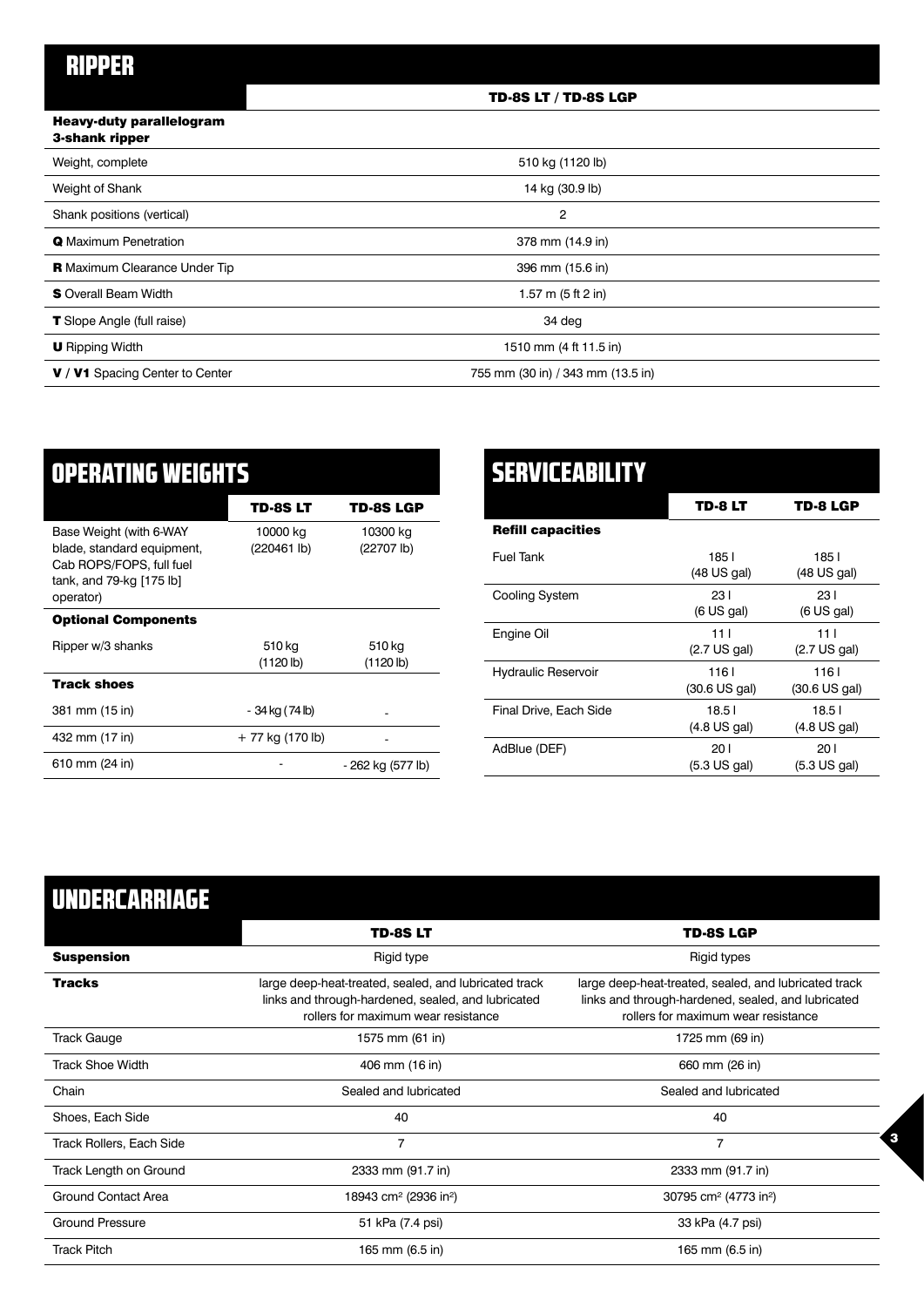| <b>POWERTRAIN</b>             |                                                                                                                                                                                                                                                                                                                                                                                                                                           |
|-------------------------------|-------------------------------------------------------------------------------------------------------------------------------------------------------------------------------------------------------------------------------------------------------------------------------------------------------------------------------------------------------------------------------------------------------------------------------------------|
|                               | <b>TD-8S</b>                                                                                                                                                                                                                                                                                                                                                                                                                              |
| Transmission                  | Automatic, dual-path, hydrostatic drive; automatically adjusts speed and power to match changing load conditions;<br>each individually controlled track is powered by a variable-displacement piston pump and variable speed motor<br>combination; ground-speed-selection on single-lever steering and direction control; independently selectable speed<br>increments of 0.5 km/h; decelerator/brake pedal controls ground speed to stop |
| Steering                      | Single-lever steering, speed, direction control, and counterrotation; full power turns and variable track speeds<br>provide unlimited maneuverability and optimum control; hydrostatic steering eliminates steering clutches and<br>brakes                                                                                                                                                                                                |
| <b>Final Drives</b>           | Double-reduction fnal drives mounted independently of track frames and dozer push arms for isolation from shock<br>loads                                                                                                                                                                                                                                                                                                                  |
| <b>System Relief Pressure</b> | 45000 kPa (6526.7 psi)                                                                                                                                                                                                                                                                                                                                                                                                                    |
| <b>Total Ratio</b>            | 48 to 1                                                                                                                                                                                                                                                                                                                                                                                                                                   |
| <b>Travel Speeds Maximum</b>  | 10.5 km/h (6.5 mph)                                                                                                                                                                                                                                                                                                                                                                                                                       |
| Drawbar Pull Maximum          | 168 kN (37,768 lb)                                                                                                                                                                                                                                                                                                                                                                                                                        |
| <b>Brakes</b>                 |                                                                                                                                                                                                                                                                                                                                                                                                                                           |
| Service                       | Hydrostatic (dynamic) braking stops the machine whenever direction-control lever is moved to neutral or the<br>decelerator/brake is depressed to the detent                                                                                                                                                                                                                                                                               |
| Parking                       | Exclusive spring-applied, hydraulically released park brake feature engages wet, multiple-disc brakes automatically<br>whenever the engine stops, the operator depresses the decelerator pedal to the brake position, the unit is in neutral<br>for 3 seconds (with detected motion), or the park-lock lever is in the park position; machine cannot be driven with<br>brake applied, minimizing wearout or need for adjustment           |

4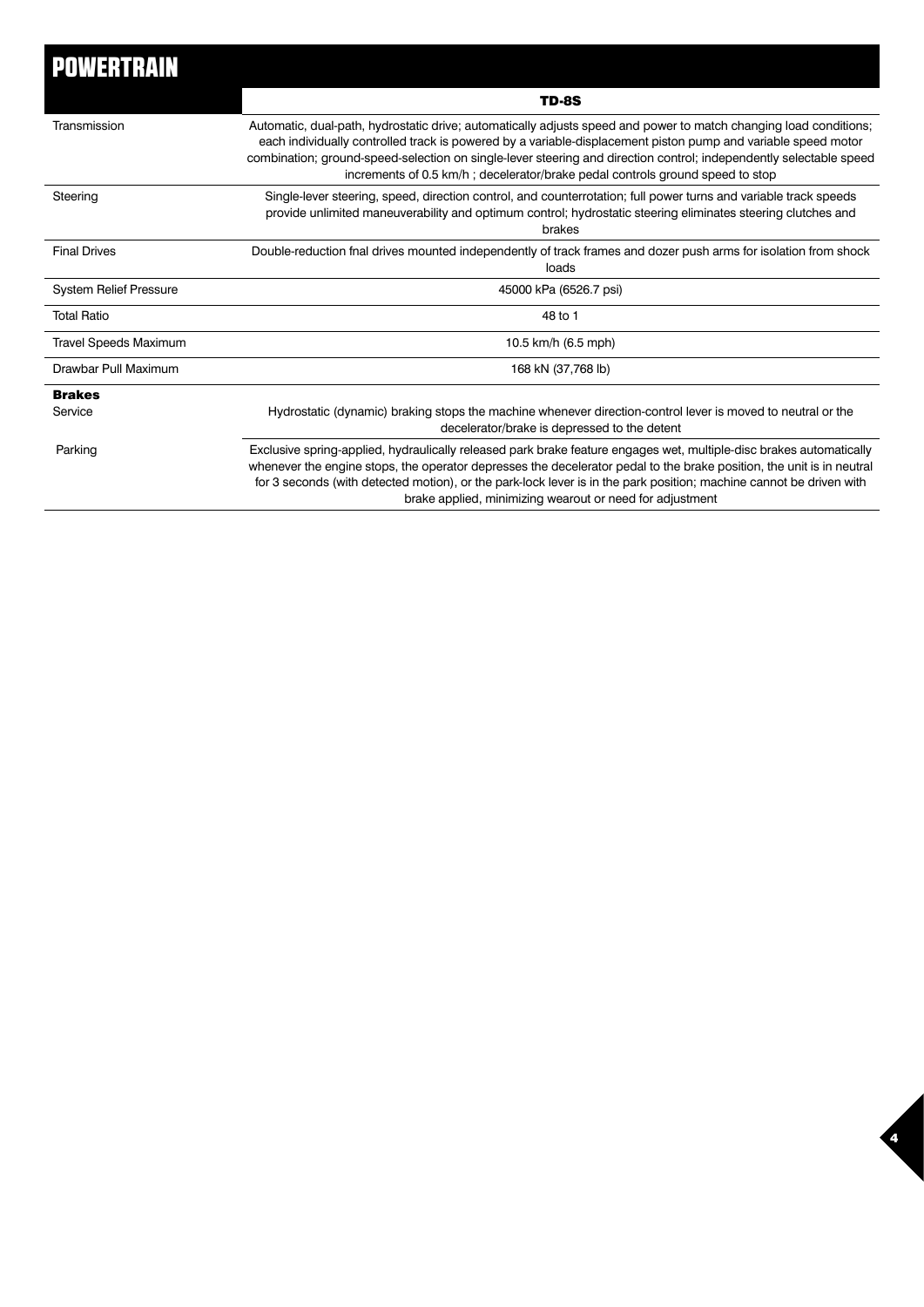# STANDARD EQUIPMENT TD-8S

# ENGINE & COOLING

Cummins engine 70 kW (94 hp) QSF3.8 EPA Tier 4F / EU Stage IIIB emission certified, turbocharged, high pressure injection (XPI), EGR, DRT, SCR, DEF after-treatment, electronic controls (ECM). Water separator, fuel system

Air cleaner: Cummins Filtration Direct Flow, dry type, pre cleaner and service indicator.

Antifreeze, -34°F (-37°C)

Cooling module: includes radiator, oil cooler and charge air cooler (CAC); isolation mounted

Fan: viscosity clutch driven, variable speed

# DRIVETRAIN

Dual path Hydrostatic Drive system Variable piston pump: tandem Two hydraulic motors Two-step final drives Brakes: multi disc, spring applied/hydraulic release, on final drives Steering: left hand single lever control T-handle joystick

# OPERATOR'S ENVIRONMENT

Cab with A/C, heater, pressurizer, defroster, AM/FM radio ready Cab with 2 post ROPS, with sound suppression, 4 wipers w/washers, inside mirror, dome light, tinted safety glass and air recirculation system (approved according to ROPS – SAE J1040 and FOPS – SAE J231 Brake/decelator foot operated pedal Seat: suspension type, fabric cover, with adjustable arm rests Seat belt: (SAE J386) – 3 in wide, retractable Sun visor for front cab window Cup holder and lunch box Tools compartment

# HYDRAULIC CONTROLS

Hydraulics, 4-spool valve, 4th section plugged RH blade control T-handle joystick, ready for ripper

# INSTRUMENTATION

Gauges: fuel level, engine coolant temperature, engine oil pressure, drive train system oil temperature, voltmeter, hour meter, tachometer, engine ECM failure warning lights and switches, gear, range, drive train and engine diagnostic display

Warning lights: air cleaner filter, drive train oil filters, hydraulic oil filters, coolant high temperature, drive train oil high temperature

Audible and visual warning system: low engine coolant level, low engine oil pressure

## ELECTRICAL

Alarm: back-up, 2 level sound Alternator: 120 A Dual batteries: 12 V, 960 CCA, cold start, maintenance free Horn, electric Lights for cab: 2 front, 2 rear, halogen type Starting: 12 V Starting aid: air grid heater

# GUARDS

Crankcase (hinged) with front pull hook: transmission, fan, radiator and sprocket rock and dirt deflector Engine hood: sloped, partially perforated Engine side doors: partially perforated Final drive seal guard Radiator guard doors: louvered, one-piece, bolted

# UNDERCARRIAGE (LT)

Track adjusters: hydraulic Track chains: sealed and lubricated (LTS) with split master links (42 links) Track frame covers Track frame: 7 roller, 1,575 mm (62 in) gauge, rigid type, lifespan lubricated rollers and idlers, front and rear chain guides Track shoes: 406 mm (16 in), single grouser

## UNDERCARRIAGE (LGP)

Track adjusters: hydraulic Track chains: sealed and lubricated (LTS) with split master links (42 links) Track frame covers Track frame: 7 roller, 1,725 mm (68 in) gauge, rigid type, lifespan

lubricated rollers and idlers, front and rear chain guides Track shoes: 660 mm (26 in), single grouser

# OTHER STANDARD EQUIPMENT

Diagnostic centers for power train and equipment hydraulic pressures Ecological drains for engine oil, radiator coolant and hydraulic oil Manuals, parts and operator's filters, with 'spin-on' elements, engine oil, power train, retrieval hitch

5